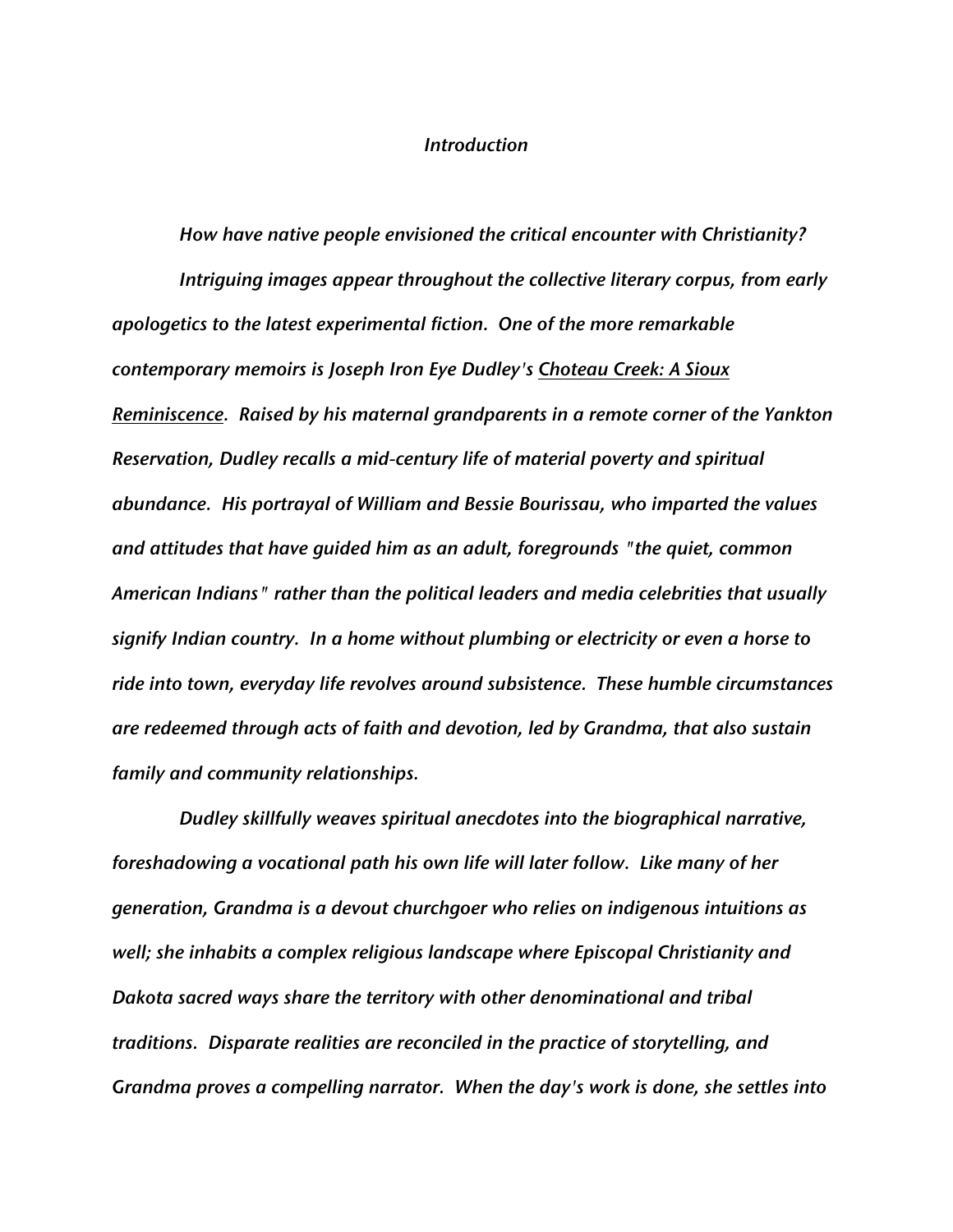*a familiar pose—left arm across abdomen, left hand cradling right elbow, right hand shading her eyes—and begins retelling personal experiences and biblical stories. Young Joseph grows to appreciate the power and piety of Grandma's spiritual vision, which is counterposed with her failing eyesight. At times, grandmother and grandson seem connected by some telepathic faculty, what Dudley characterizes as "a oneness of soul and spirit and mind."*

*Each experiences a private visitation by a deceased relative during the summer of 1951, a "summer of signs and wonders." Joseph wakes up one night to find a mysterious woman watching him and slowly walking through the house. Listening to his description the next evening, Grandma calmly identifies the woman as his paternal grandmother, who died when Joseph was two years old. Several days later, he overhears Grandma talking to someone in the bedroom, then dissolving in tears. Rushing to her side, he learns that she has just been visited by her firstborn son, who died as an infant but appeared to her now as a grown man in military dress. Both incidents are interpreted as examples of how the dead maintain and nurture relationships with their living kin.*

*Other visionary encounters recorded in Choteau Creek are more public in nature. Grandma remembers attending a Ghost Dance with her parents in the fall of 1890, when she was thirteen years old: People arrive from all over the Yankton Reservation, enough for a double circle of tipis and tents; they believe the dead will reenter the world through a large ceremonial lodge erected on the dance ground. After a day of conventional Dakota singing and dancing, the mood shifts in the*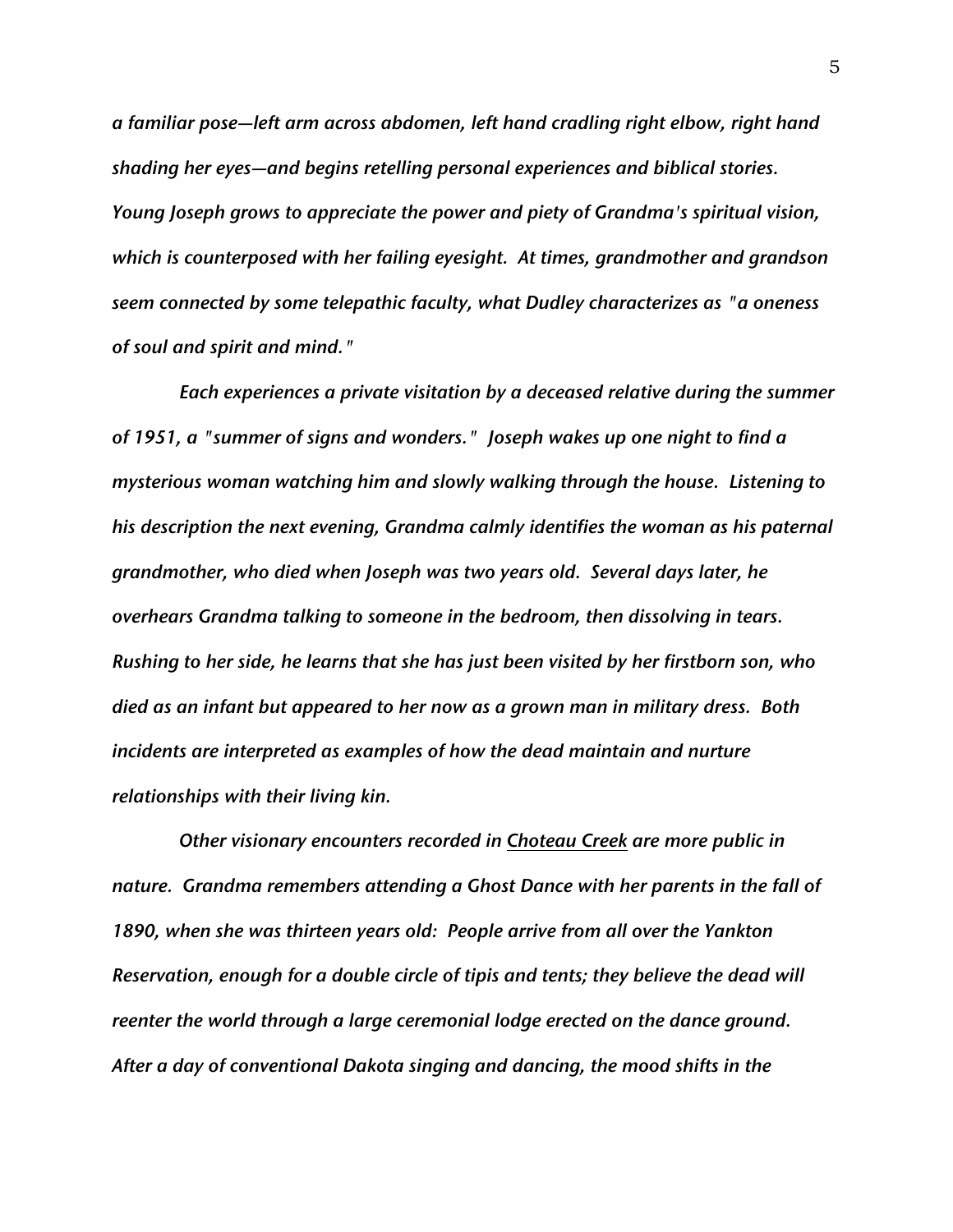*evening and they begin to sing new songs and to "dance with a different spirit." Then everything suddenly stops and they hear a great whirlwind coming from the west. Some retreat in fear, others stand their ground; it approaches the lodge, the lodge flap swings open, and then the twister moves off to the north. The encampment falls silent again as an owl prophesies tragedy on the horizon. Returning home, they soon learn that Sitting Bull has been killed, and during a Christmas service young Bessie hears the minister offer prayers for their Lakota relations. Four days later, hundreds of people in Big Foot's band are massacred at Wounded Knee Creek.*

*Joseph registers his own ghostly sighting at the burial of a community member known for his traditional lifestyle. Toward the end of the committal service, as the pallbearers are lowering the casket into the grave, a whirlwind lingers at the northwest corner of the cemetery. Afterward, Grandma explains that it must have been the dead man's relatives, come to guide him to the spirit world. She takes comfort in this observation, but young Joseph's head is still spinning with questions; he finally concludes—as does author Dudley—that our world is "full of mystery."*

*And what about us, those who learn of such archaic happenings through the modern medium of print? Tribal medicine can be a hard pill to swallow, especially in a dispirited land. We long for explanations that answer more questions than they raise, etiologies not quite so mysterious. Individual claims of supernatural contact can be analyzed as the idiosyncrasies of human psychology. Collective reports of unusual natural phenomena can be debunked by the various disciplines of earth science. But*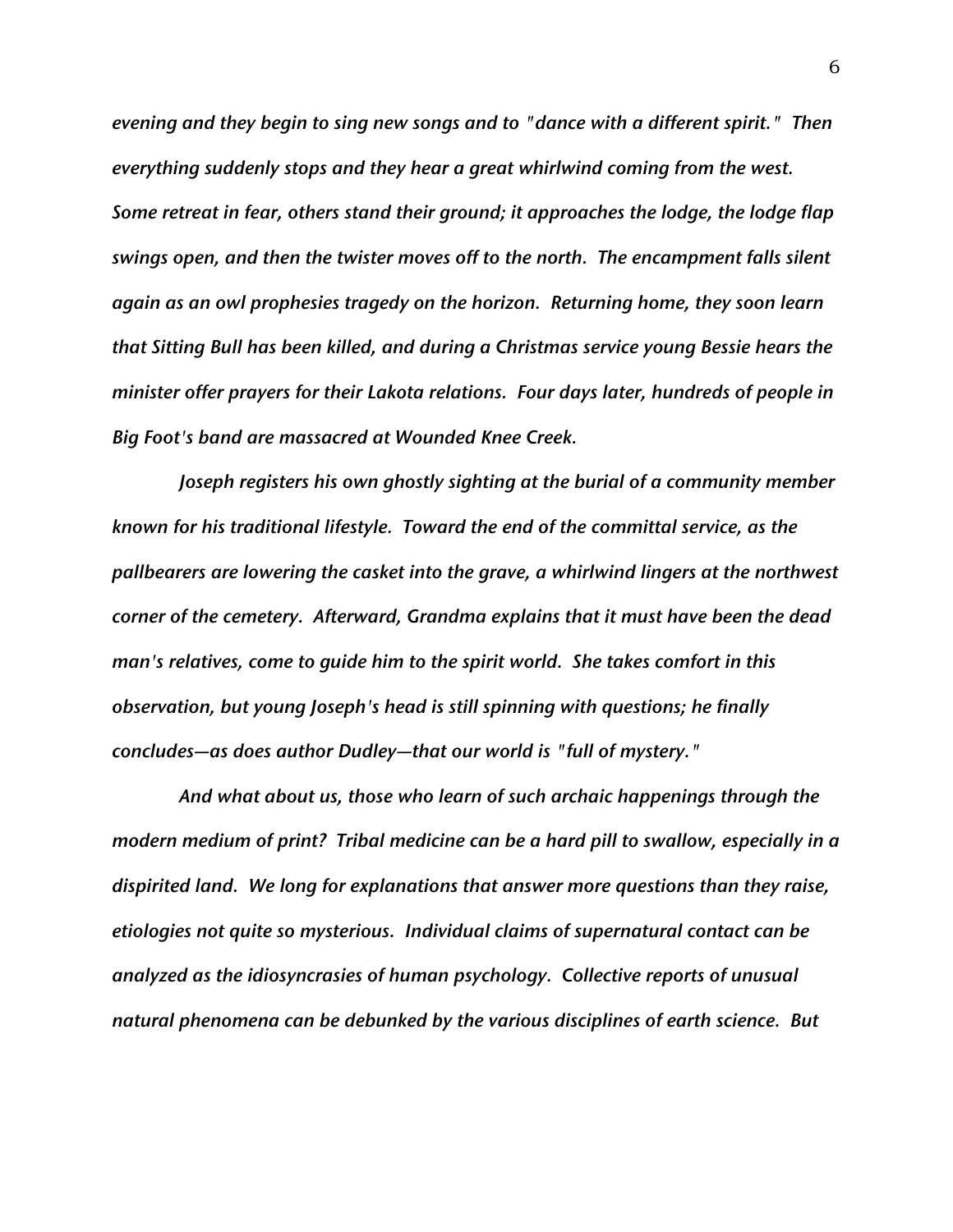*what should we make of strange testimonies neither personal nor ecological, visions that are both communal and paranormal?*

*Perhaps the most curious passage in this book, and that least amenable to psychological or naturalistic deconstruction, recounts another episode from Grandma's childhood. One Saturday afternoon, during a Kool-Aid break from their end-of-week chores, she tells Joseph a story of the Advent season: Young Bessie and her parents are attending Christmas Eve services at the reservation church. Afterward, while everyone is outside visiting and waiting to eat and exchange gifts, they suddenly hear voices in the distance. They see a bright light on the southeastern horizon, then a robed choir men, women, and children—walking in procession across the eastern sky. The choristers are singing all the way, though the words of their hymn are unintelligible. The congregation listens and watches until the last child disappears over the northeastern horizon. Everyone remains silent, and then the minister leads them back into church to say a prayer of thanksgiving for this heavenly postlude.*

*"As far as I know," Grandma says, "that has never happened again." It is the first time Joseph has heard this particular story, and he feels "something radiant and holy" in the telling. He will hear it several more times in coming years; other stories she repeats often vary in the details, but this one never changes. She does not offer any commentary on the experience, aside from speculating about its uniqueness, and Dudley—a Methodist minister and educator—does not venture a theological or anthropological interpretation of her narrative. Whatever lasting significance this kind of testimony may have, he seems to suggest, it is less a function of verbalized meanings*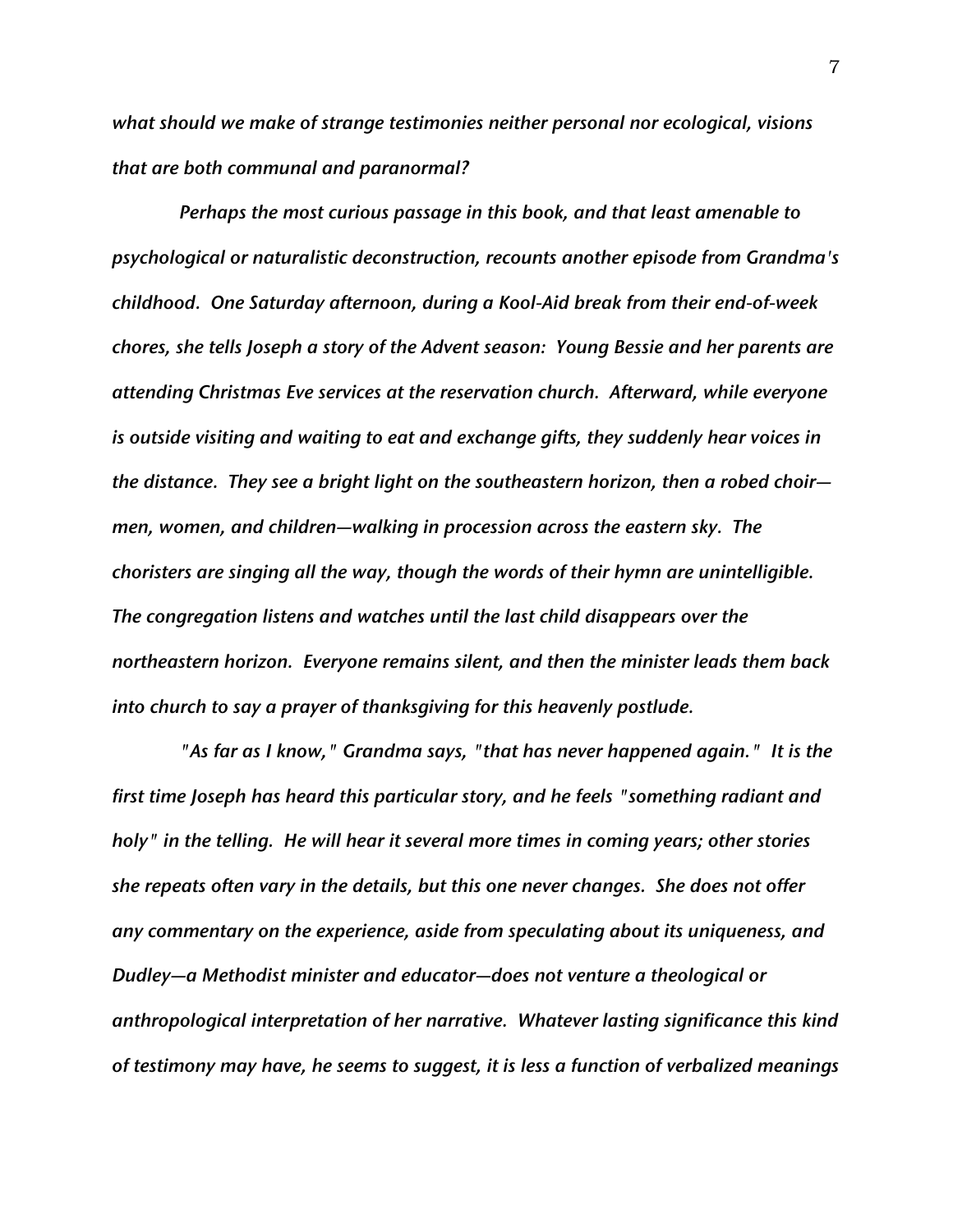*than of nonverbal perceptions, like an ethereal song whose lyrics cannot be grasped. Such existential insight can appear during an original revelation and, perhaps, in its soulful re-creations. And these storytelling sessions usually leave young Joseph feeling awed and out of breath, as if he has transcended time itself: past become present, history into myth, world without end.*

*Now grandmother and grandson sit quietly on the old quilt spread over prairie grass, pondering a singular epiphany. Now they come round and their voices rise on the summer breeze. Now he asks if she would like some more Kool-Aid, though it might be warm. Yes, she says now, that will be all right.*

*\* \* \**

*I suppose my affinity for Choteau Creek is not strictly academic. The book crossed my desk in 1993, shortly after it was published and during my nerve-racking first year as a university professor, and I have reread it several times since. As with any biographical text, various elements of the narrative resonate at a more personal level, evoking memories from my own life story. Certain character traits attributed to Grandma and Grandpa, for example, remind me of my paternal grandparents. Some aspects of Dudley's upbringing echo my father's backwoods childhood and his early call to Christian ministry; others suggest my mother's tribal heritage and her occasional, inexplicable premonitions. I can identify firsthand with being raised on the northern plains, and in a family emphasizing faith and morality as well as ecumenical understanding. Even the dust-jacket endorsement by Vine Deloria Jr. conjures up an influential mentor who supported, in one way or another, all of my major publications*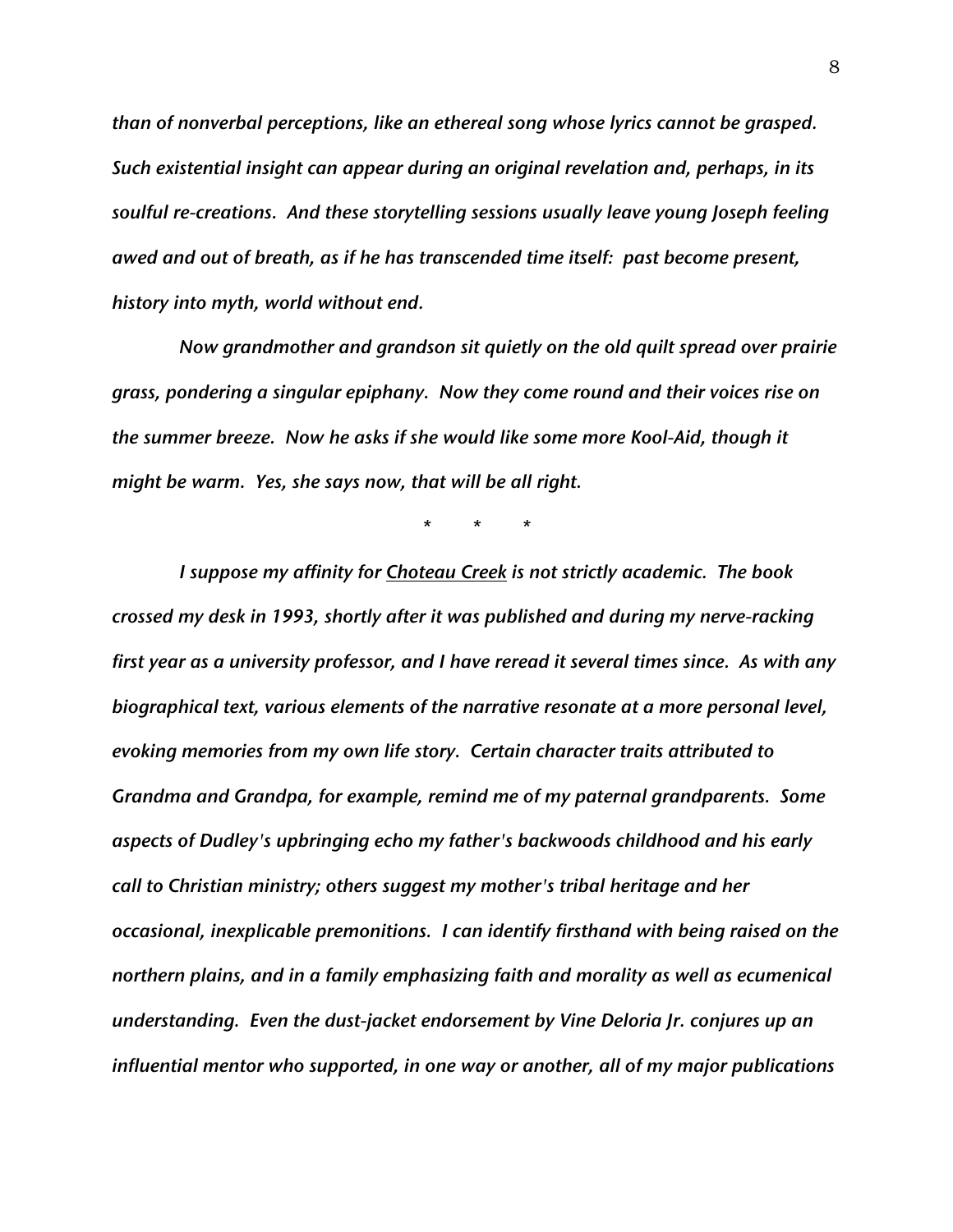*to date. And I have come to associate the book itself with my arduous transition into an academic career.*

*This kind of readerly rapport often goes unacknowledged among rationalist critics, but affect remains a vital factor in understanding personal narratives. Empathy is, after all, the essence of storytelling. Learning how others have shuffled around this mortal coil may be the paramount pleasure of reading biography, and of writing it too. Deloria called Dudley's book "a warm, human story of people who live close to the earth and each other," and it later received a Catholic media award for affirming "the highest values of the human spirit." Our many worldly disparities notwithstanding, we humans are bound together as a sentient species on this organic blue planet. Any sensitive memoir can remind us of the everlasting potential for interpersonal understanding and benevolence. Choteau Creek is commonly ghettoized alongside other books about American Indians, but many of the realities depicted here are not confined to Indian country.*

*A cosmopolitan reading emphasizing universal themes does not preclude other interpretations pursuing more insular concerns, such as salvage ethnography or native nationalism. Indeed, if human beings are unified on any point, surely it involves the ubiquity of difference, among individuals and between groups as well. I am especially sympathetic to Dudley's position—implied by his project and stated in his preface—on the significance of biography, which can be difficult and rewarding to write, instructive and encouraging to read. Personal identity matters, though not in the crassly selfserving way favored by some who operate beyond the pale of tribal territories.*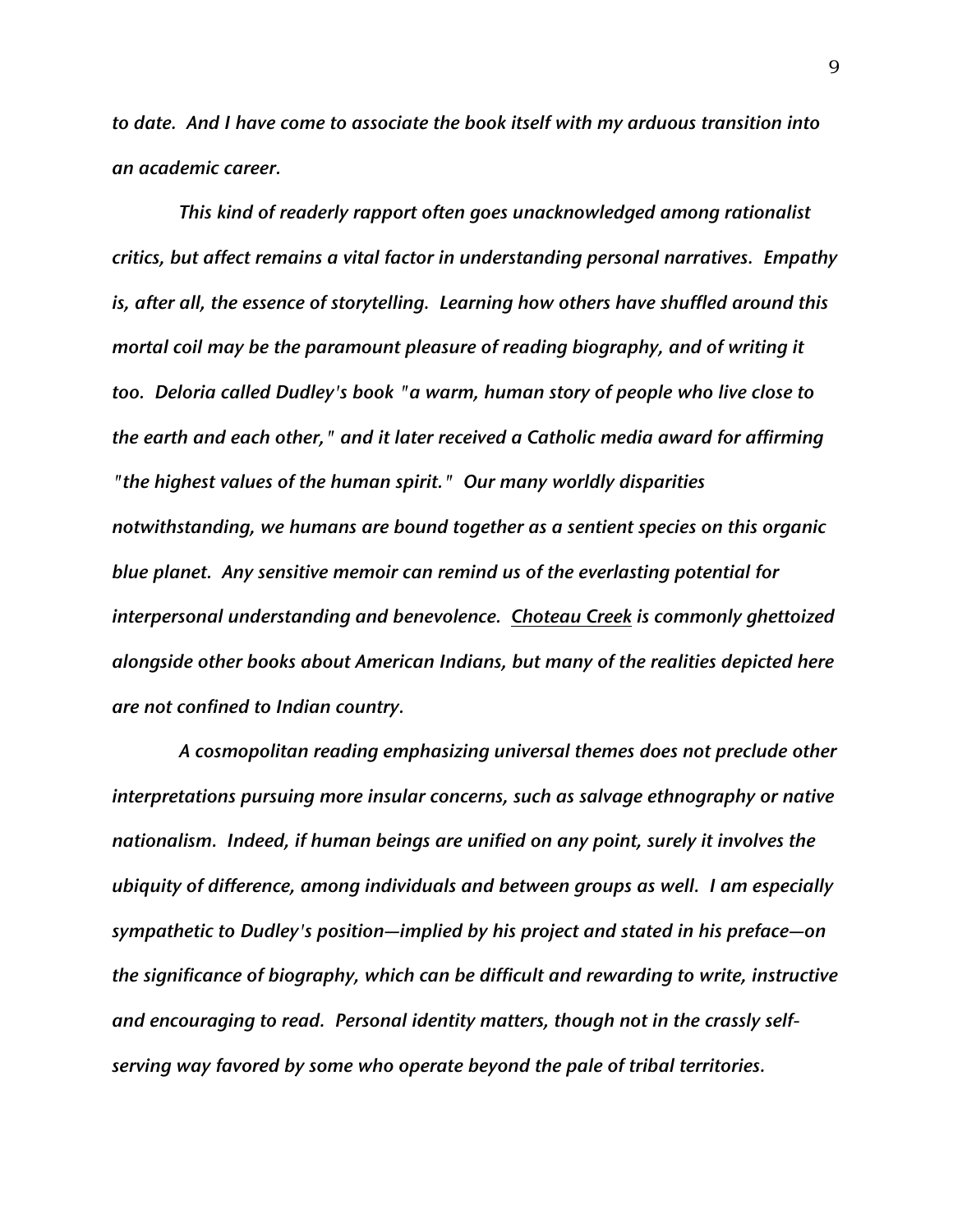*Scholarship—disciplined storytelling—is forever predicated on character, whatever else it may entail in the way of theory and method and professional style.*

*Now and then a new acquaintance who learns of my work will inquire after my background: When did I become interested in American Indians? How did I end up teaching Native American studies? Why do I write about the native encounter with Christianity? Fair questions for anyone working in a postcolonial milieu, and I have always tried to avoid the temptation to hide behind ontological posturing. The autobiographical account below anticipates these and other queries, though it should not be read as an oblique assertion of epistemological privilege. I mean to shed light on the circumstances and decisions and experiences that have marked my path, and that is all; this personal preamble offers no special pleading for the articles and essays that follow. I write as an informed critic, not as an essential informant. Beware of putative experts, academic or otherwise, who claim individual authority on the basis of Indian identification. Tribal realities are communal in nature; inherent rights to representation vest in grounded communities, not in self-appointed spokespersons.*

*And so it is with tribal visions of the church way. How have native people envisioned the critical encounter with Christianity? Iron Eye Dudley sketches some durable, clear-sighted figures in his affecting book, and there are countless other tracts and testaments with imagery bearing on this question. Some of the answers we find seem to point beyond the limits of our language, our rationality, and even our faith in truth itself. Heartfelt efforts at perception often come up short, at least for the time being—and that, as Grandma might say, will be all right. Tribal visions are less about*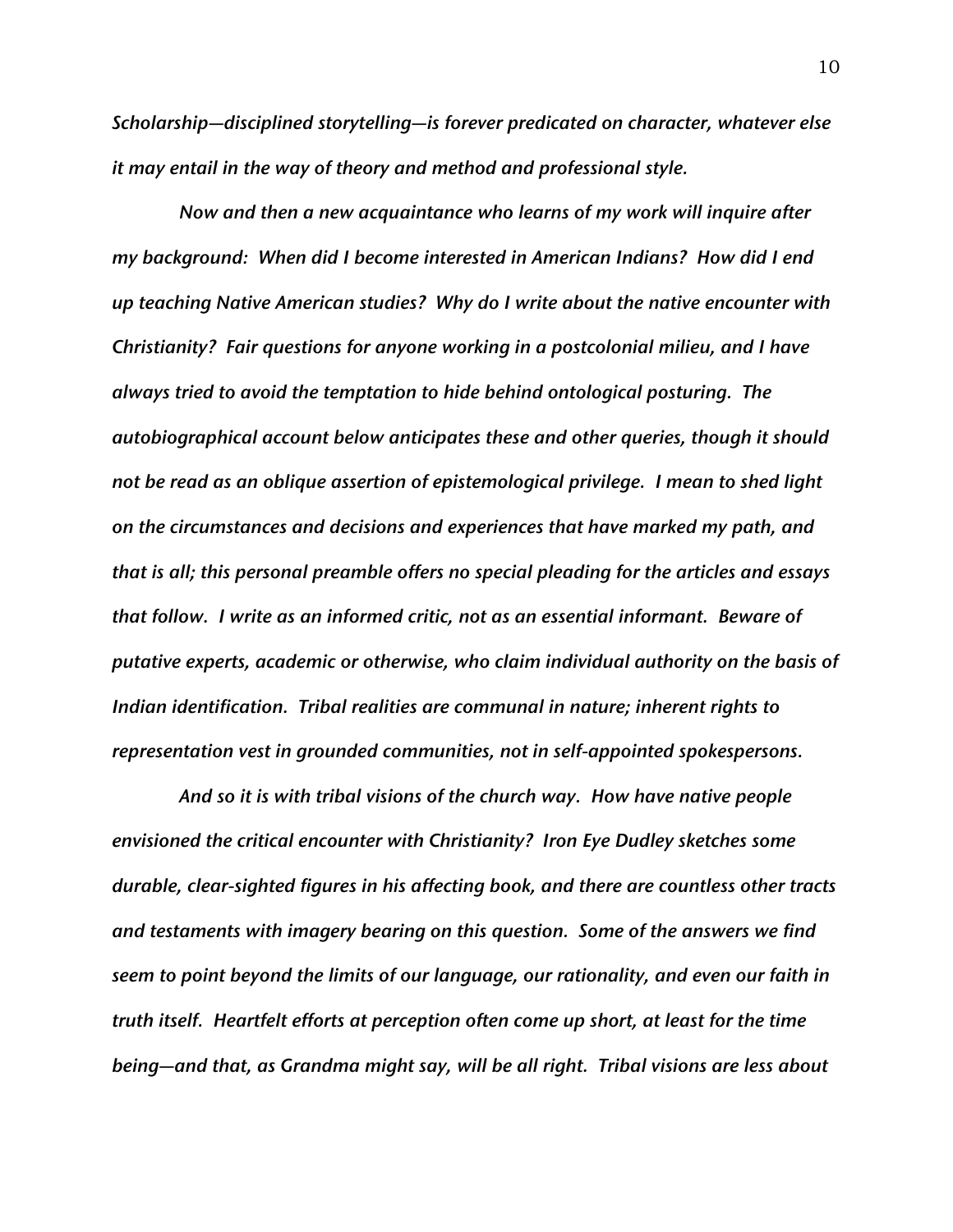*explanation than experience; the church way is not so much destination as route, a provisional passage through mystery.*

*\* \* \**

*Jimmie Treat and Marcia Jones exchanged vows in Russell, Kansas, on August 25, 1956. A week later they arrived in Philadelphia, where Jimmie enrolled at Eastern Baptist Theological Seminary. Missionary service was always in the back of his mind through three years of coursework and part-time ministry, and during his senior year he chaired a group of seminarians interested in Christian missions; his colleagues also elected him senior class president. After graduating in 1959, he and Marcia felt led to explore the possibility of serving as overseas missionaries, so they applied to the Foreign Mission Society of the American Baptist Convention. Japan became a focus of the interview process, but the timing was not right and they were not offered an appointment outside the United States. They were, however, referred to the Home Mission Society, which needed to fill an opening with several American Indian churches in western Oklahoma. Enduring another round of interviews and soul-searching, the Treats were duly commissioned as American Baptist home missionaries and sent to Anadarko in October 1960.*

*They had been trying to become parents since their wedding night. After more than four years without success, the mounting disappointment had become a test of faith, especially for the hopeful mother. She eventually visited a local clinic, where medical tests turned up an abnormal thyroid. Her physician prescribed routine medication to correct the hormonal imbalance and Marcia was soon pregnant. The*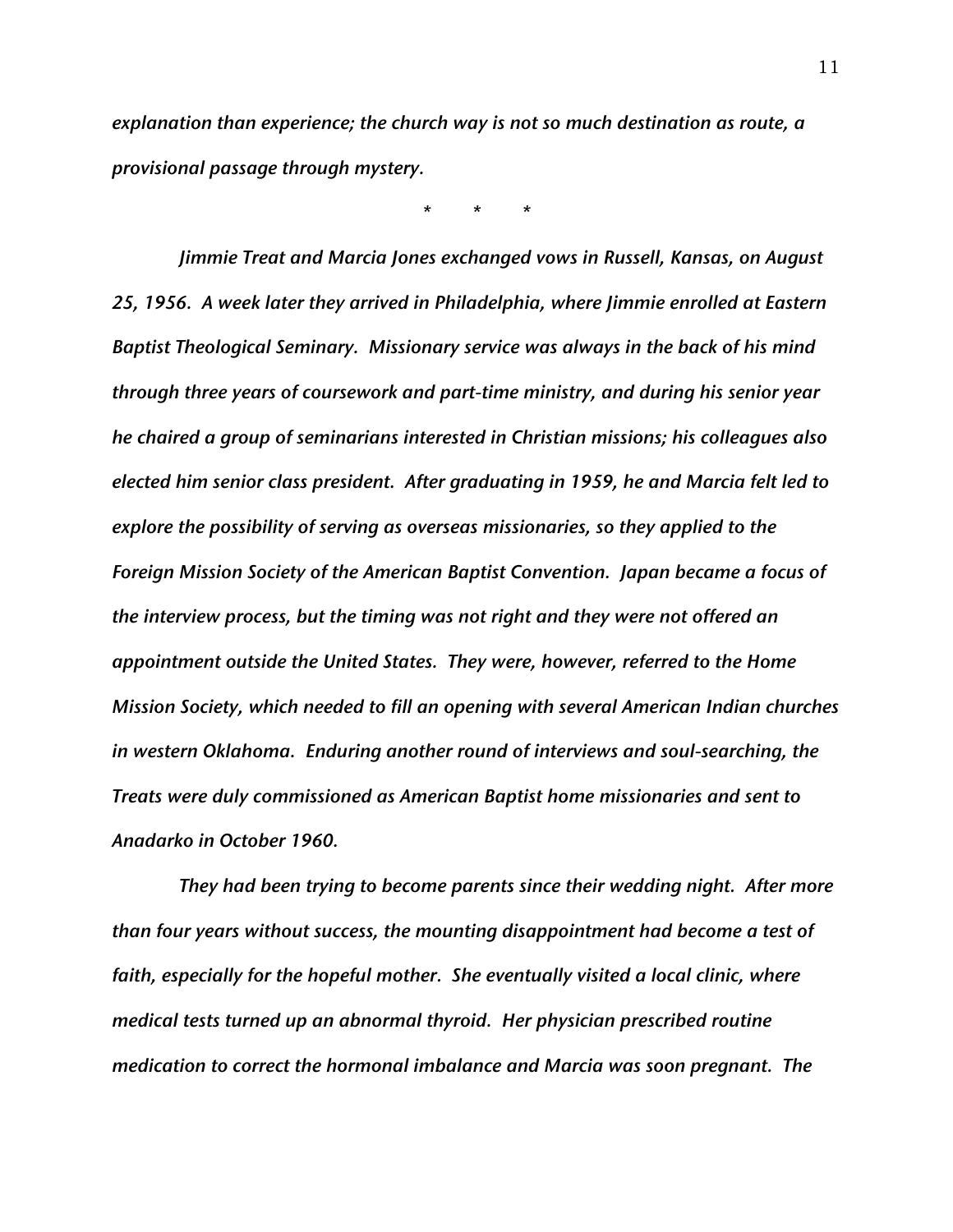*expectant couple was overjoyed at the news, but only three weeks later the pregnancy ended with a miscarriage. They considered adopting a child and even submitted paperwork to the state adoption agency. But early in 1962, Jimmie and Marcia learned that she was pregnant again. The Oklahoma summer was predictably hot and humid and she felt miserable through the third trimester, particularly once her due date passed without incident. The waiting finally ended on September 13; I arrived three weeks late and trailing an umbilical cord twice the normal length, but apparently enjoyed an otherwise uncomplicated gestation. The delivery-room doctor claimed he had never heard a newborn scream so loud.*

*The following summer my father traveled to northern Michigan, where he was the featured speaker at a denominational youth camp. My mother and I spent the week in Wichita, Kansas, visiting her mother and other relatives in the area. Shortly after Dad left, I came down with the flu; I was seriously dehydrated within a matter of hours, and nearly comatose by the time my uncle drove us to the emergency room. The situation gradually stabilized, but then I developed an ear infection accompanied by a high fever. We ended up spending the week at the hospital, and it was another test of faith for Mom, this time without the support of her spouse; he was at a remote campground beyond the reach of telephone lines. She also found herself presented with an opportunity to put this temporary health crisis into perspective. Once my recovery seemed certain and Mom emerged from her bedside vigil, she discovered that I had been admitted to a children's ward full of polio patients there for a summer therapy program. She witnessed cases of grave affliction along with moving acts of*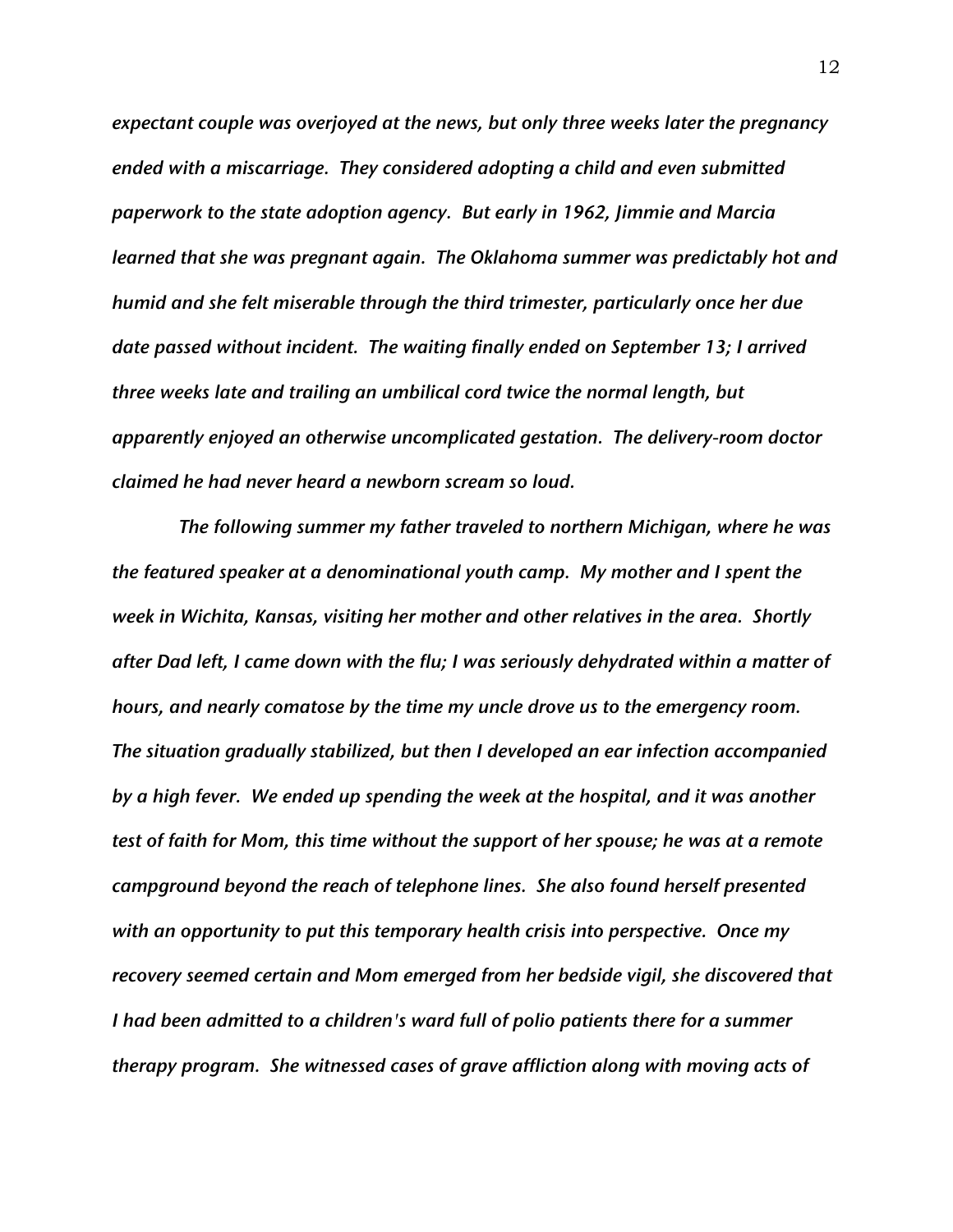*compassion; at one point, a boy lying facedown in a body cast maneuvered his gurney behind the nurses' station and pilfered a candy bar, which he then unwrapped and fed to another boy too disabled to feed himself. Dad arrived back in Wichita on the last day of my hospital stay and was shocked to learn what had transpired in his absence, and relieved to know that I had recovered. Then the three of us returned to Anadarko.*

*I might not have been born in Anadarko. I might not have been born at all. And I might not have lived to tell the tale. Make of it what you will—credit chance, fate, providence, karma, or some other causal theory. Life is radically contingent and enigmatic beyond belief, and each one of us is the living proof.*

*\* \* \**

*Anadarko is not a big town. Lucille Brisbane, an American Baptist colleague who arrived in 1961, once had a memorable encounter at a non-Indian church where she spoke about her work. An elderly woman, apparently hard of hearing, approached her after the presentation; "Where did you say you live?" she asked. "Anadarko," Lucille replied, raising her voice a little. "In a dark hole?!" the senior exclaimed, and it might have felt that way at times for a young woman from southern California. Lucille and my parents often got together on Friday evenings to visit and play games. Their favorite was the board game Careers, in which players follow various occupational paths while competing to accumulate fame, money, and happiness. It was an interlude of escapist amusement for these twenty-something missionaries without much of the first two.*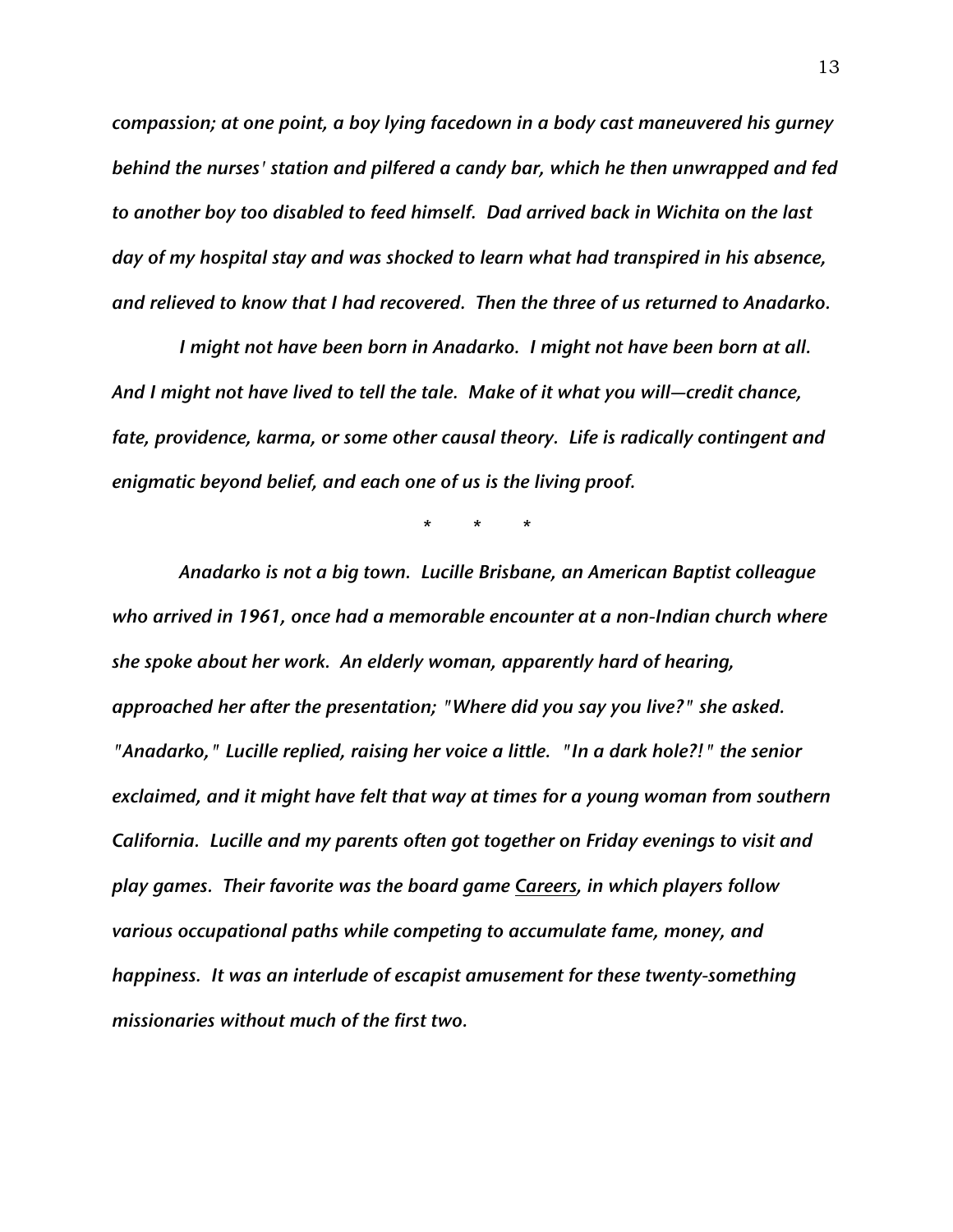*Anadarko may be a small town, but it looms large on the colonized landscape of Indian country. The settlement began to take shape shortly after the American Civil War when government agents and frontier merchants set up shop near the Washita River, the boundary between the Wichita, Caddo, and Delaware reservation to the north and the Kiowa, Comanche, and Apache reservation to the south. Riverside Indian School opened in 1871, and the city government was founded in 1901 during the run-up to Oklahoma statehood. The self-proclaimed "Indian Capital of the Nation" boasts a variety of Indian-themed tourist attractions including the American Indian Exposition, an annual intertribal fair incorporated in 1935; the Southern Plains Indian Museum, a federally run facility established in 1947; and Indian City USA, a privately owned living-history museum built in 1954. Anadarko is also home to the Southern Plains office of the Bureau of Indian Affairs, one of twelve area offices serving federally recognized tribes in the United States.*

*My parents moved to Anadarko sight unseen, eager to begin their work and too excited to be apprehensive about the challenges they might face. My father was assigned to oversee three rural churches aligned east to west along the Washita River, a circuit he named the Washita Baptist Parish. Each congregation had a lay pastor who led Sunday worship; Dad tried to attend at least two of the three services each Sunday, and he was expected to show up prepared to preach, though he was not always asked to deliver his sermon. During the week, he spent a lot of time ministering to people in their homes, a pastoral practice—"visitation"—increasingly neglected by Christian clergy. He also worked with students at Riverside Indian School, teaching*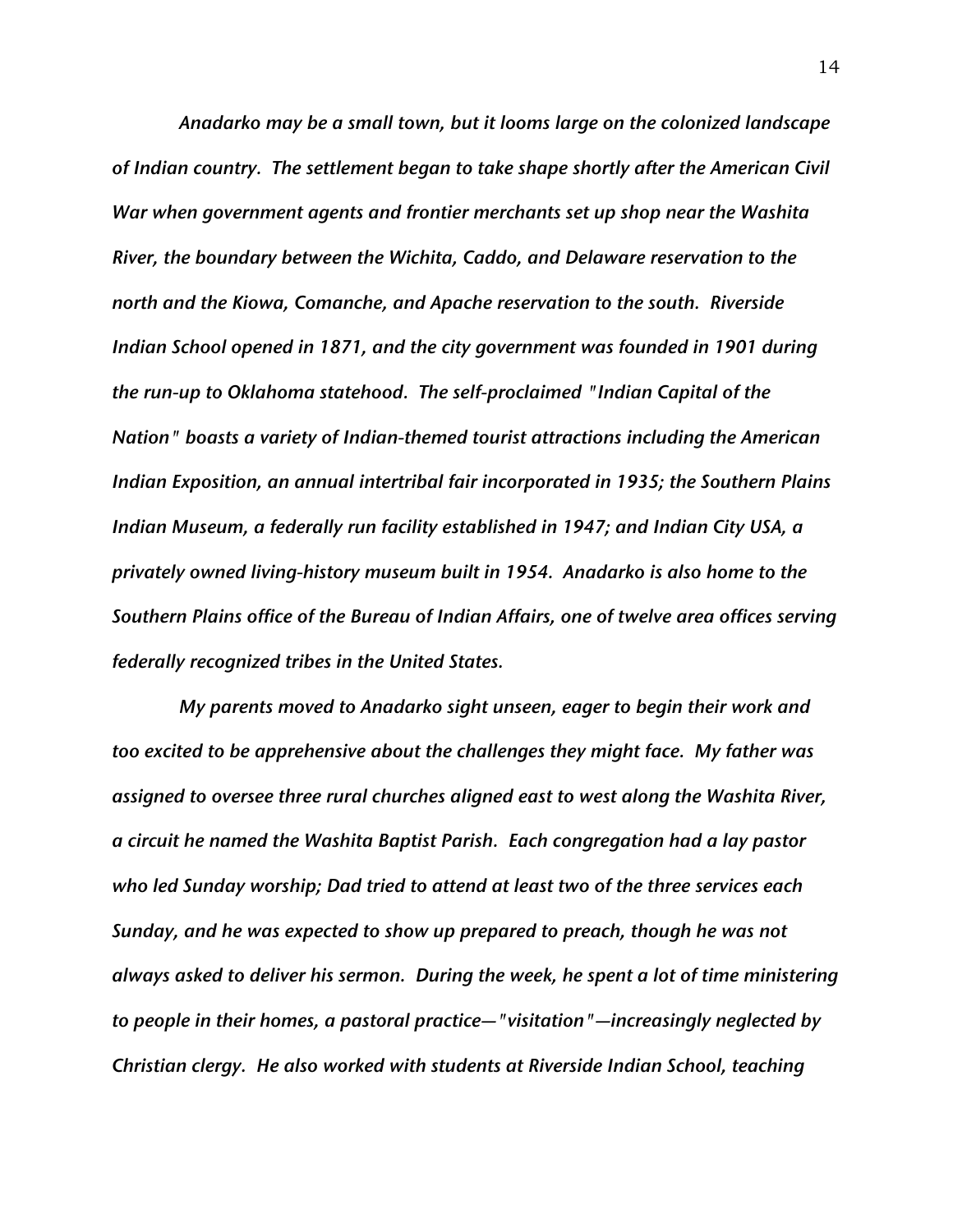*Sunday school every week and occasionally leading an ecumenical service sponsored by local ministers on Sunday evenings. He participated in various quarterly and annual meetings of the Western Oklahoma Indian Association. And he traveled around the country telling non-Indian congregations about his work—"deputation" in order to raise money for the Home Mission Society. But his chief responsibilities lay with the three tribal churches of the Washita Baptist Parish.*

*Redstone Baptist Church is a Kiowa congregation west of Anadarko, between Apache Wye and Washita. During my father's tenure, it was the only one of the three churches with an indoor baptistry, though the property lacked running water; conducting a baptismal service in keeping with Baptist tradition—believer's baptism by full immersion—meant hauling water by the bucketful from a house down the road. Stecker Paddlety was the lay pastor until his death in 1962, when he was succeeded by his younger brother Victor. By odd coincidence, Redstone's longtime pastor during the early twentieth century was a missionary named Harry Treat. He also served the Saddle Mountain church, another Kiowa congregation, and the Kiowas called him Saddle Mountain; when Jimmie Treat appeared at Redstone a generation later, they promptly christened him Little Saddle Mountain. The American Baptist mission at Saddle Mountain was founded in 1896 by Isabel Crawford, a beloved laywoman from Canada. When she died in 1961, her body was returned to Saddle Mountain, where Little Saddle Mountain officiated at her funeral.*

*First Apache Indian Baptist Church is south of Fort Cobb. The Kiowa Apaches are a small band of Apaches long allied with the Kiowas, though speaking an*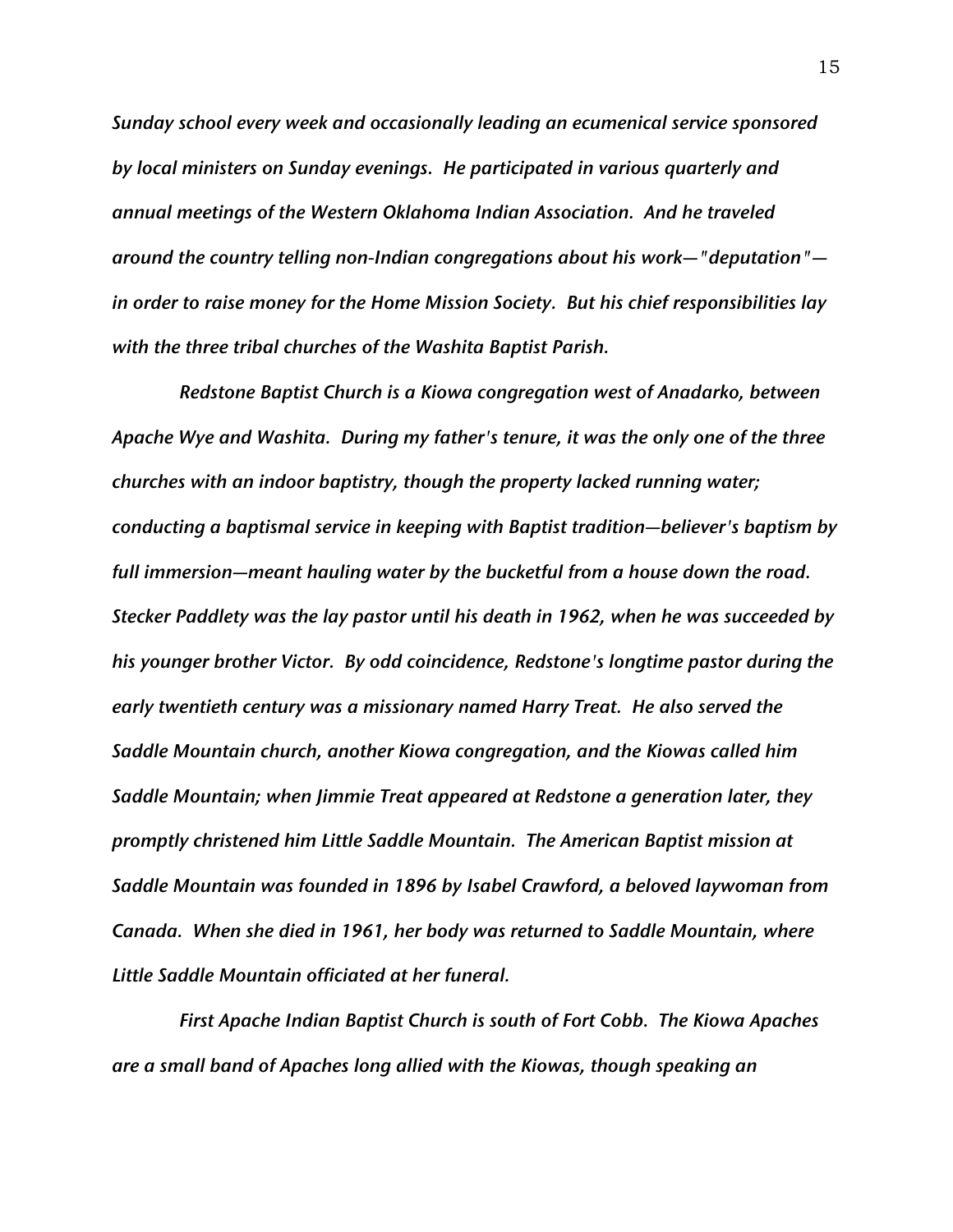*Athabascan language unrelated to Kiowa. The lay pastor was Duke Tsoodle Sr., a Kiowa man married to an Apache woman, Martha Bitseedy. Duke preached in both English and Kiowa; many Apaches could understand Kiowa, though few Kiowas could understand Apache. The congregation enjoyed singing tribal hymns in both Apache and Kiowa as well as English-language gospel standards. The founders of First Apache originally attended Redstone; around the turn of the twentieth century, they began lobbying for their own church. Their first building, erected on an Apache allotment ten miles southwest of the present location, was struck by lightning and nearly burned to the ground. Undaunted, they used the insurance money and whatever building materials they could salvage to start over on land donated by another tribal member.* 

*We lived in the parsonage at Wichita Mission Baptist Church, several miles north of Anadarko, where we shared the wooly tract with some stray dogs and other wildlife. The lay pastor was Allen Moses, who was Pawnee by birth but raised among the Wichitas, having been abducted as a child and later traded to a Wichita family. He and his wife Emma Belle were raising a couple of their grandsons; the younger one refused to be separated from his grandfather, even during church services, so they rigged a small seat underneath the pulpit where the boy could sit while Allen preached. The Wichitas in this congregation had already lost most of their tribal hymns, so Allen taught them Pawnee songs he remembered from his youth. It was a small but energetic church, with weekly prayer meetings and quilting bees and a girls' guild for students from Riverside. The regulars were mostly women and most of them were related to each other. One particularly active member was Bertha Pickard, who*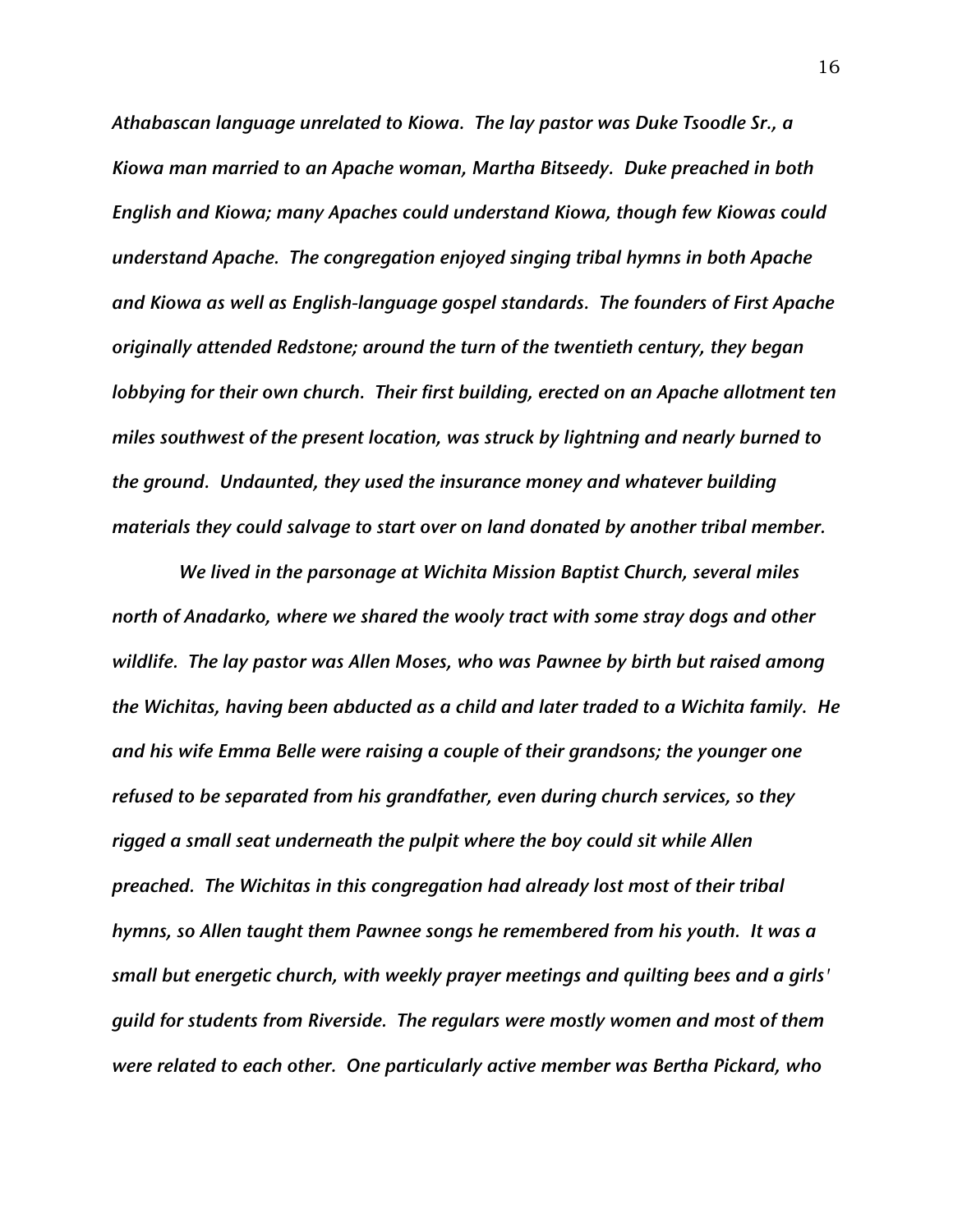*also volunteered as a children's leader at the Anadarko Christian Center. A single woman with no children of her own, she served as an adopted matriarch for our budding family and often cared for me when my parents needed a sitter. I always knew her as Aunt Bertha.*

*Kiowas naming missionaries after tribal landmarks, Apaches salvaging a lightning-damned edifice, Wichitas singing Pawnee hymns—the congregations of the Washita Baptist Parish were predictably idiosyncratic, and their members always enjoyed recounting the stories of their own amusing incongruities. United by their common humanity and an uncommon faith, they joined hand-me-down names, buildings, and songs with other inspired castoffs in fashioning uniquely vital religious communities. Christianity was a secondhand religion in the Indian Capital of the Nation, but that did not stop these Indian Christians from taking matters into their own hands.*

*\* \* \**

*My parents went to Anadarko with an open-ended sense of commitment, wondering if this might be their lifework. After a couple of years, however, they began to consider the possibility of moving on. My father had come to realize that the lay pastors were fully capable of tending their own flocks, without the oversight of a resident missionary, and he believed in fostering indigenous leadership and congregational autonomy. The home mission field of the 1960s was hardly the religious frontier it had been a hundred years earlier, when the southern plains tribes were confined to their reservations; the Indians of western Oklahoma had become*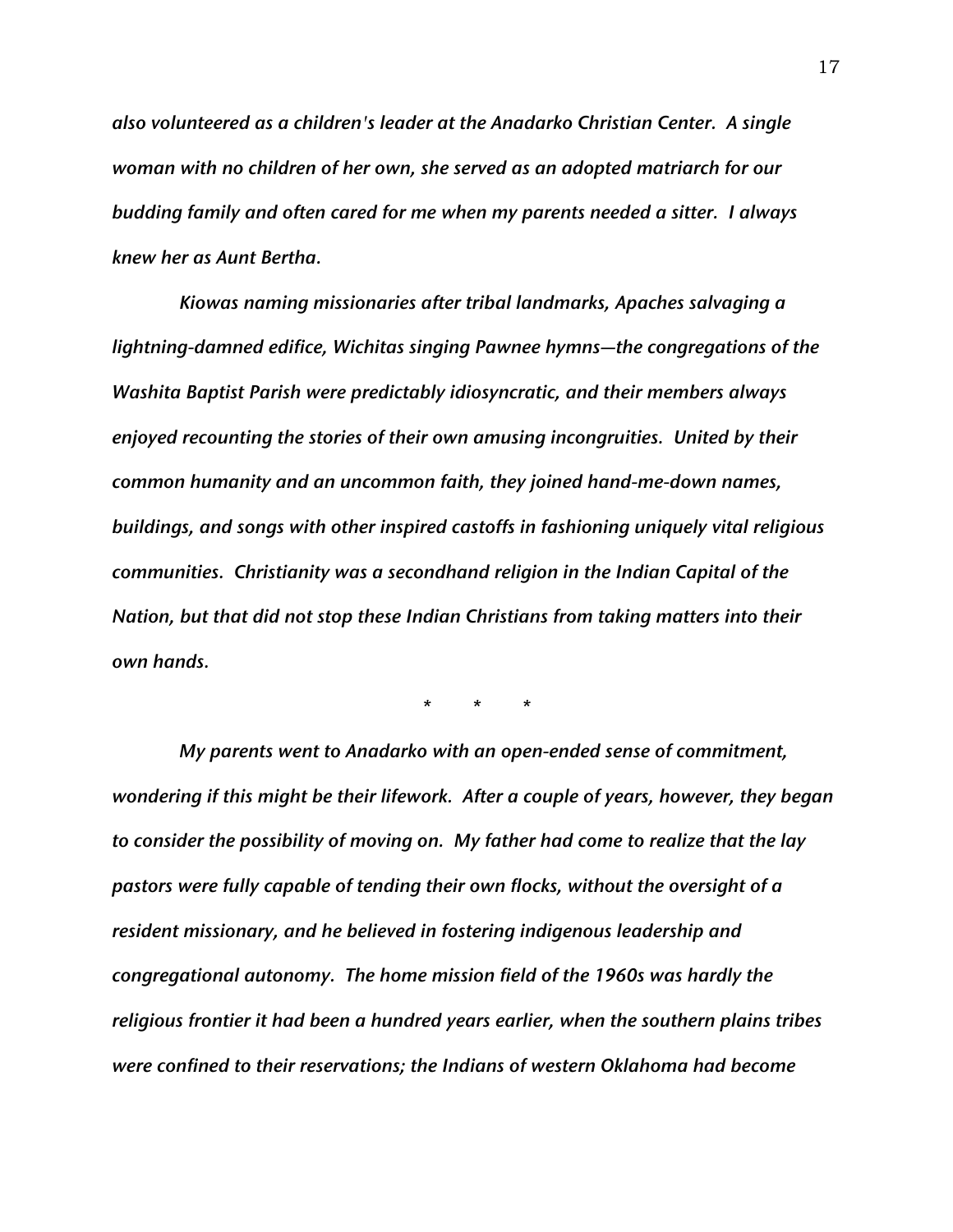*fairly well versed in Christianity, and the church members among them were mostly cradle-to-grave Christians. And from the start, Dad had been disappointed that his role was more administrative than sacramental, especially insofar as he was able to preach only on an irregular and unpredictable basis. So he resolved to work himself out of a job, and he and my mother began pondering their next move.*

*An intriguing possibility arose when Dad was recommended for a chaplaincy sponsored by the National Council of Churches. The opening was at Haskell Institute, a federal school for American Indians that focused, at this point in its history, on vocational-technical training. He was attracted by the opportunity to continue his ministry in Indian country and to mentor young adults in an educational setting. He interviewed at the Haskell campus in Lawrence, Kansas, and then was offered the position, but the job entailed even more paperwork and less preaching than the situation he was planning to leave, so he turned it down. A few months later, however, he was called to the pastorate of the First Baptist Church of Horton, Kansas. Horton is a small town next to the Kickapoo reservation, and it is home to the Bureau of Indian Affairs office serving the Kickapoos and several other tribes in northeast Kansas. In the summer of 1964, my father ceded responsibility for the three churches of the Washita Baptist Parish to their lay pastors, and the three of us moved from Anadarko to Horton.*

*I started grade school in 1967. Among my classmates were a few Kickapoo kids, though a palpable racial divide prevailed in this off-reservation community. Dad had introduced himself to functionaries at the local Indian agency shortly after our*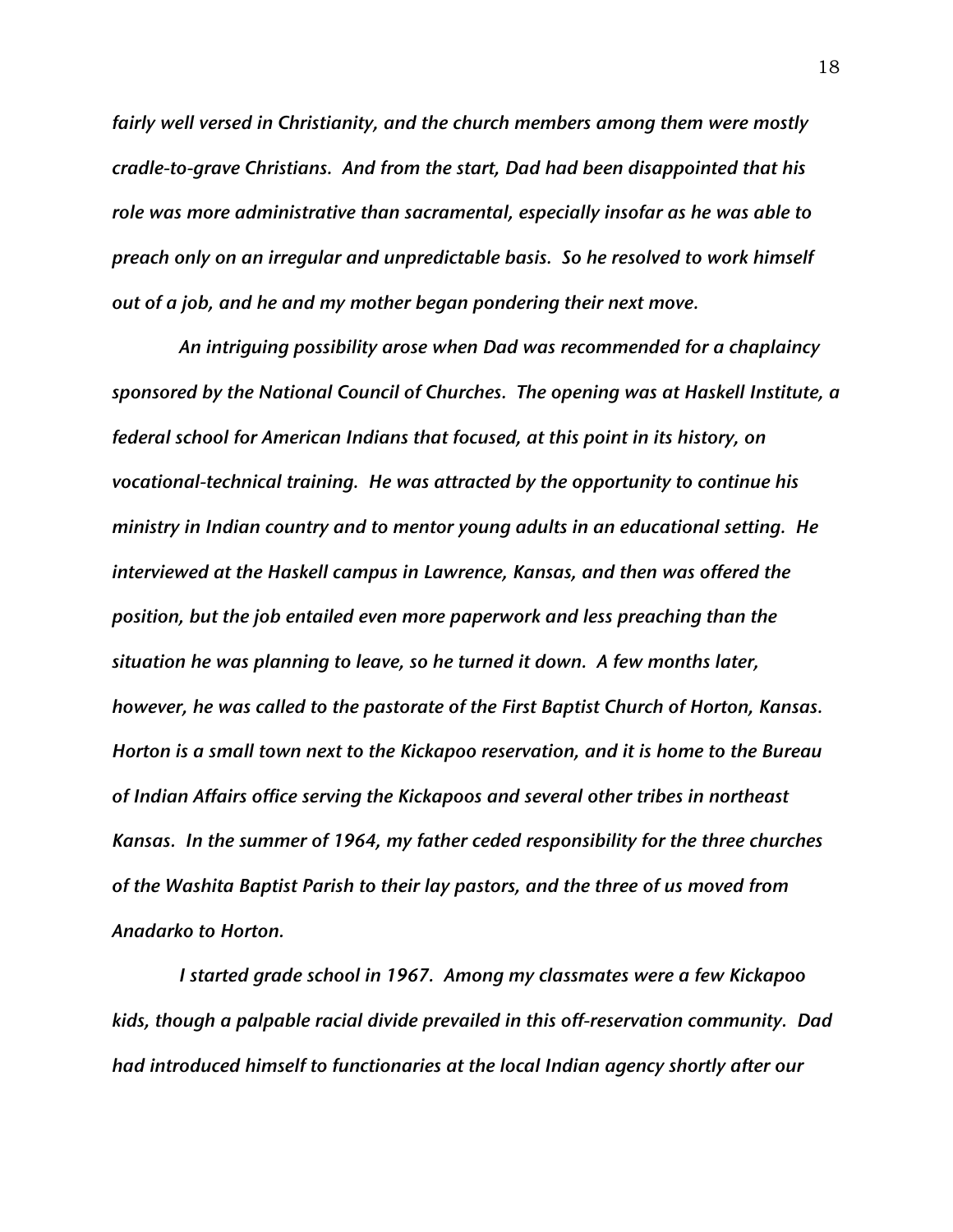*arrival, but the mid-sixties bureaucracy he encountered was still a bastion of colonial paternalism; social protest and institutional reform were just around the corner. We spent four years in Horton and another four in Hays, Kansas, and our family doubled in size along the way, adding two brothers and a sister: John in 1965, Julia in 1968, and Jeremy in 1969. Mom devoted herself to being a stay-at-home mother and, despite the maternal duties, continued working toward a college degree in education. She would eventually realize her dream of becoming an elementary school teacher, then go on to complete a master's in gifted education and to author a couple of short books on active-learning pedagogies.*

*Our next move took us to Rapid City, South Dakota, in June 1972. My parents were glad for the chance to get back to Indian country and to live near the Black Hills, a scenic and ancient formation sacred to the Lakotas and several other tribes. The church was on the south side of town, next to Mount Rushmore Road, but the parsonage was in North Rapid, where most of the Lakota families lived, so my siblings and I attended schools where many of the Indian kids in town were enrolled: Horace Mann Elementary, North Junior High, Central High School. Our first year in Rapid City was full of drama, both ecological and political. We arrived just days before a catastrophic flash flood tore through the heart of town and killed several hundred people, many of them Lakotas inhabiting substandard housing in the floodplain. Eight months later, Indian activists occupied the village of Wounded Knee on the Pine Ridge reservation, provoking the largest military mobilization on American soil since the Civil War. We lived in Rapid City for twelve years; I passed my adolescence in a community*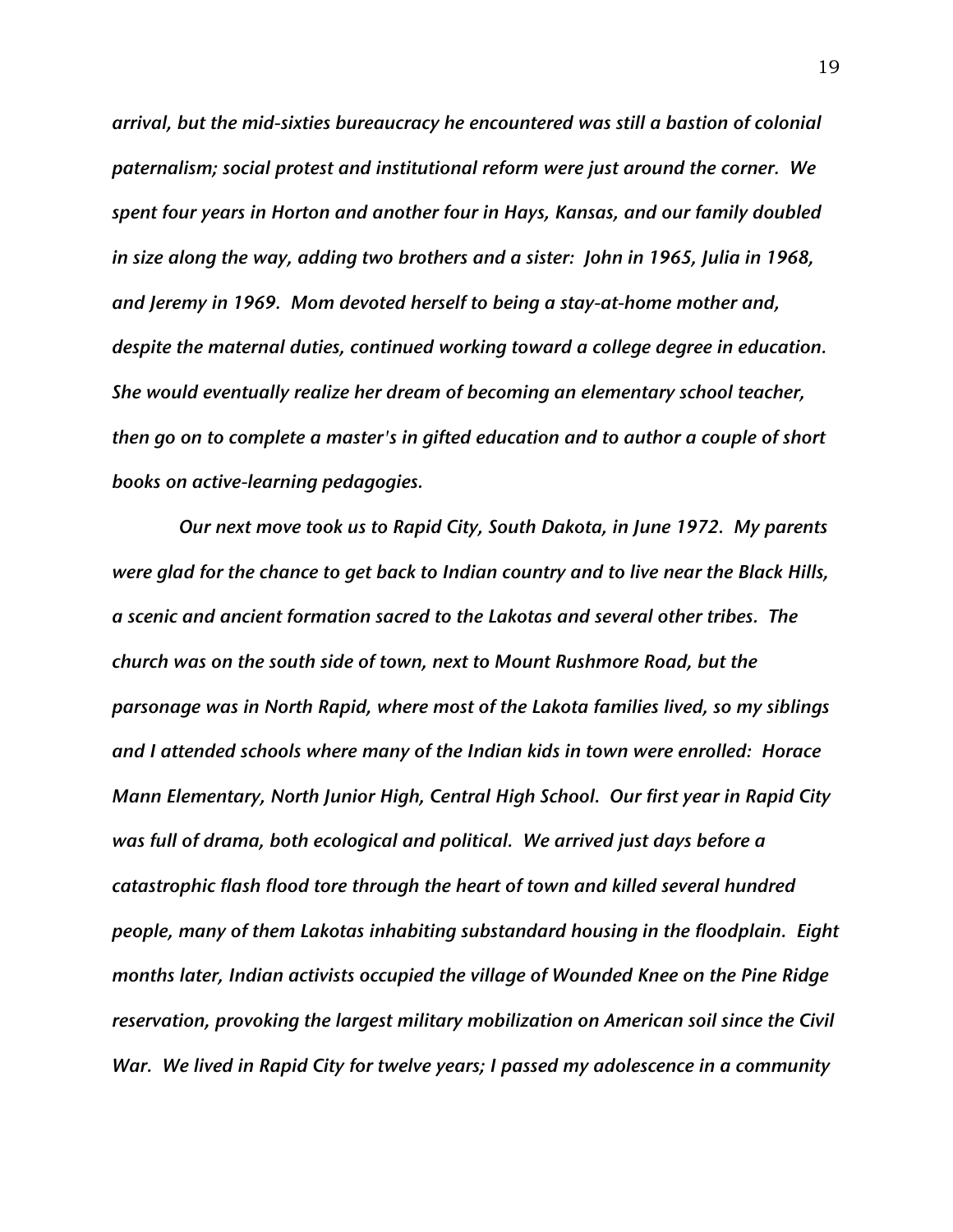*struggling—with mixed success—to recover from the collective trauma of natural disaster and social injustice.*

*During my freshman year of college, I read Dee Brown's Bury My Heart at Wounded Knee, an acclaimed revisionist account of the subjugation of Indians in the American West. It was not an assigned text for any class but a book I found on my own at the campus bookstore. Reading this neglected and disturbing history marked my first conscious attempt at developing a critical perspective on my childhood and adolescent experiences in Indian country, on the stories I grew up hearing about my birthplace, and on the family legacies I inherited through my parents.*

*\* \* \**

*My father is from "Little Egypt," the deep southern part of Illinois. Growing up during the Great Depression and the Second World War, he was a big fan of the Lone Ranger and listened to the radio series every weeknight. Dad enjoyed the show's recurrent morality play, good triumphing over evil, and he admired the masked man's strict creed; this hero always subdued villains while inflicting as little harm as possible. The Lone Ranger's "faithful Indian companion" was a sympathetic figure, despite the racial bias conveyed by his caricatured personality and subordinate role, and Tonto instilled in my father a more favorable attitude toward American Indians than he might have had otherwise. Dad's parents encouraged this development, each in their own way; Coy often told him that Indians had been treated worse than any other group in American history, and Ruby sometimes reminded him about the Cherokee kinfolk in a collateral branch of the family.*

20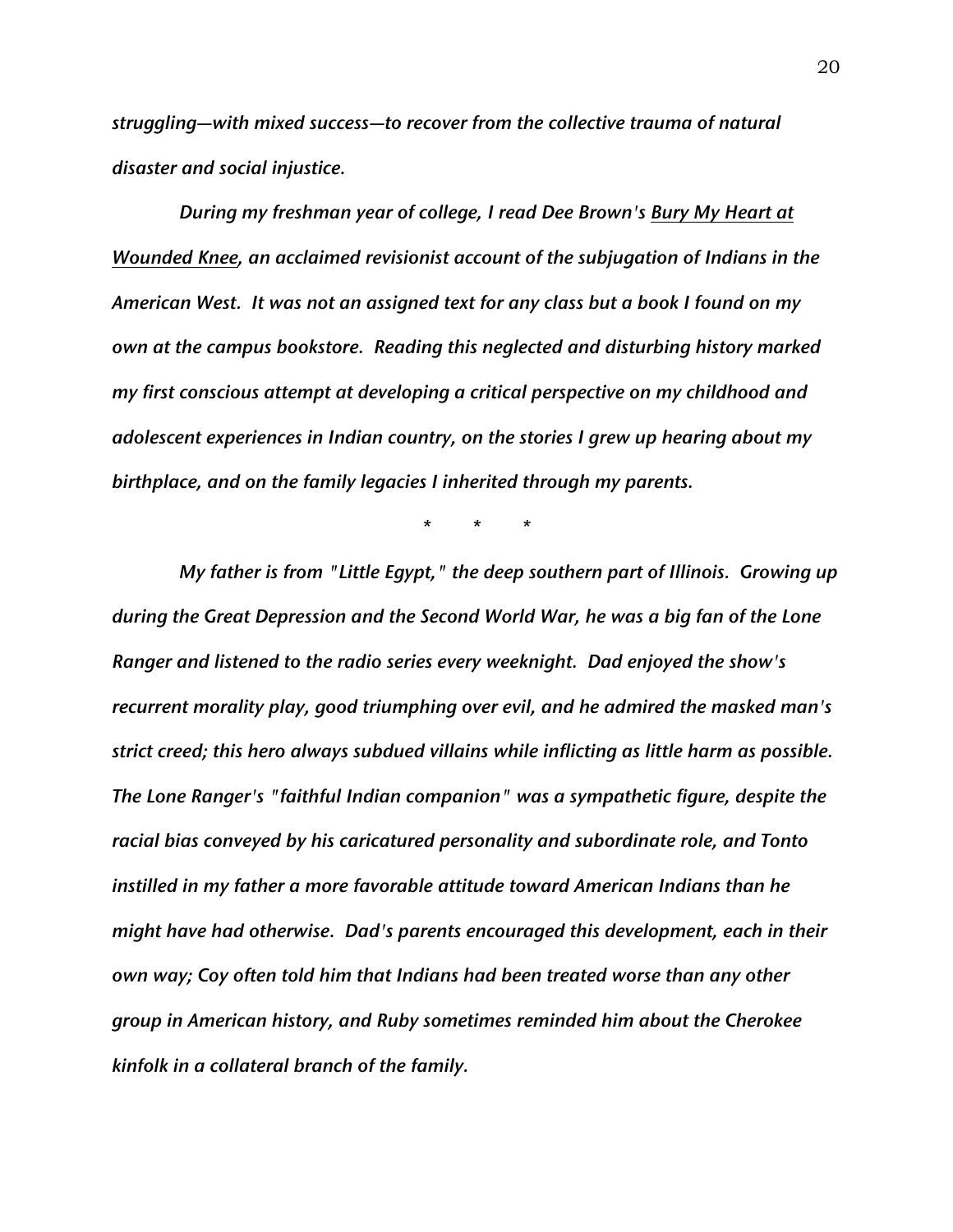*My mother's family is from eastern Oklahoma, though she grew up moving from place to place. Her father, David Jones, left home at an early age and worked in the oil fields all his life, ranging from Texas to Wyoming to Illinois. Her mother, Jewel Evans, was raised in the Tulsa area during the oil boom of the 1920s. They met during one of David's migrations through the southern plains and married after Jewel finished high school in 1932, and she followed him to an arduous life in the oil patch; decades later, she could still recall the names of nearly forty towns where they had lived, some of them more than once. They produced two children and a rocky marriage until she finally divorced him in 1949 and rejoined her parents, who were then living in Russell, Kansas.*

*Grandpa and Grandma Evans had moved to Russell for a job in the oil industry. Grandpa Evans was a welder in the small shop next to their house; earlier in his career, he worked on Tulsa's first skyscrapers, the Art Deco monuments built with oil money. Three of his brothers attended Haskell Institute and he might have as well, but he got married instead. The Dawes Commission was active in Indian Territory around this time, enrolling members of the Five Civilized Tribes so their tribal lands could be broken up into individual holdings. Grandpa Evans signed on to the Creek Nation rolls in 1899 and received an allotment south of Muskogee, near the parcels assigned to others in his extended family. But the land was soon lost in the frenzy of fraud that accompanied Oklahoma statehood, so he moved his young family to Tulsa and points beyond. As a girl, my mother took pride in the notion that her grandparents were "the only Indians in Russell," a sentiment her grandfather quietly*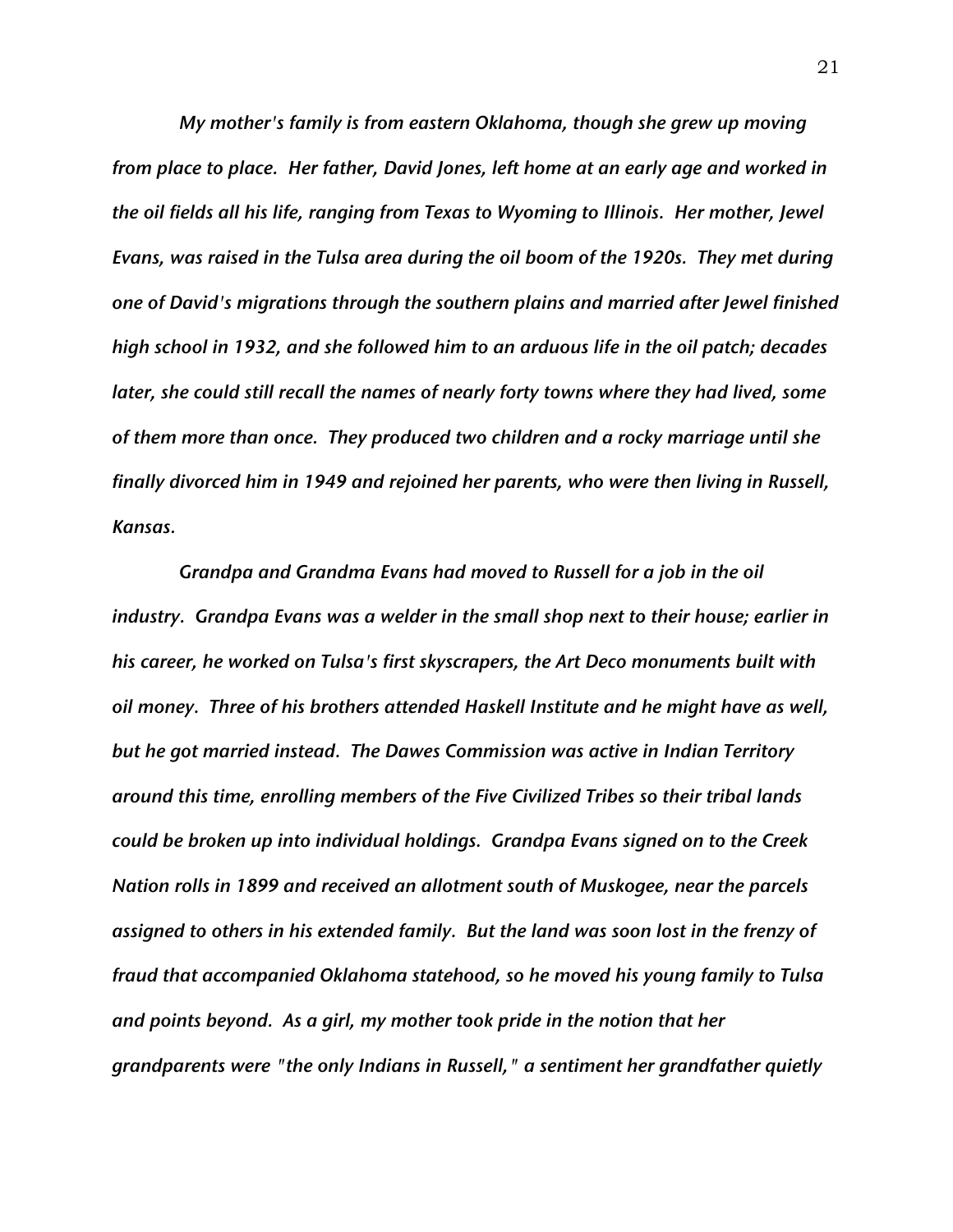*appreciated but her grandmother vocally denied. Grandma Evans, who was herself part Cherokee, always insisted that she and her mixed-metaphor descendants were white, not Indian.*

*Jewel was their second child, born a few years after Oklahoma statehood. As an adult, and despite her transient existence in the oil fields, she remained close to the family; her siblings often looked to her as a surrogate mother, especially once her own kids were grown. In her attitude toward Indians, Jewel was more akin to her father than her mother. When Creek land claims were settled in the late 1960s and the Creek tribal government reorganized shortly thereafter, she took the lead in getting her father's descendents—seven children, thirty-four grandchildren, numerous greatgrandchildren—enrolled with the tribe and registered with the Bureau of Indian Affairs. The Evans clan hailed from the Creek-Cherokee borderlands east of the Katy Railroad, and Grandpa Evans was probably more Cherokee by blood. But he enrolled Creek, so today I and many of his other progeny are citizens of the Muscogee (Creek) Nation of Oklahoma, one of the largest federally recognized tribes in the United States.*

*\* \* \**

*Like most Baptist preacher's kids, I was raised at the center of a close-knit religious community. Family life revolved around church activities, and my social development proceeded from Christian fellowship more than it did from public schooling or any civic or commercial association. Yet I never felt much pressure from my parents to profess their faith; they encouraged me to think for myself, and I maintained a skeptical attitude throughout my adolescence. One of the first essays I*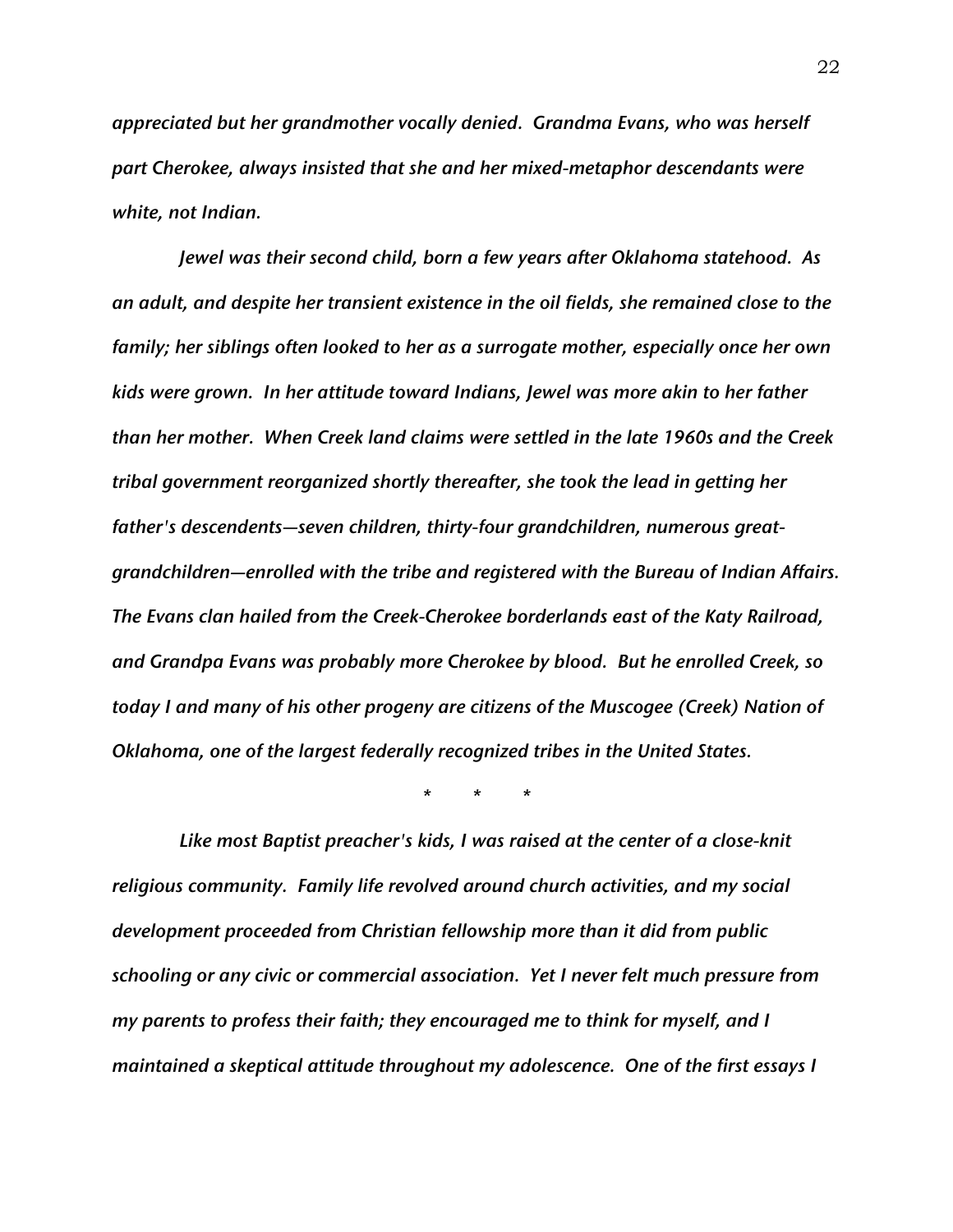*wrote in college, for the requisite course in freshman composition, was a tongue-incheek exposé of the preacher's kid's plight titled "PK," the preferred acronym among clerical offspring. My instructor—a bohemian, chain-smoking, ex-Catholic graduate student—found it both amusing and pitiable.*

*Leaving the comfortable confines of home was a disconcerting experience and my need for sanctuary overshadowed my skepticism, at least for a few years. Evangelical Christianity offered refuge from the secular enticements of college life; I was active in campus Christian groups as I moved through several majors at several schools. Near the end of my undergraduate career, I became increasingly concerned about poverty and other forms of global inequity, gravitating toward the progressive corner of the evangelical world. Hewing to the family line sometimes led me in unexpected directions. During the 1953-54 academic year, my father had taken a break from college to serve as a traveling intern with the Baptist Youth Fellowship, which is how he found his way to Russell and my mother. Three decades later, I spent a year doing youth-oriented missions advocacy on a volunteer basis, relying on the generosity of family and friends to cover my living expenses. This rambling path eventually brought me to Berkeley, California, and the Graduate Theological Union, where I enrolled as a part-time student in the fall of 1987.*

*I had no intention of completing a divinity degree, much less seeking ordination; my initial ambitions were strictly personal in nature. My old skepticism toward institutional religion had resurfaced, augmented by new questions about the existential dilemmas of modern life. Evangelicalism seemed unable—or unwilling—to*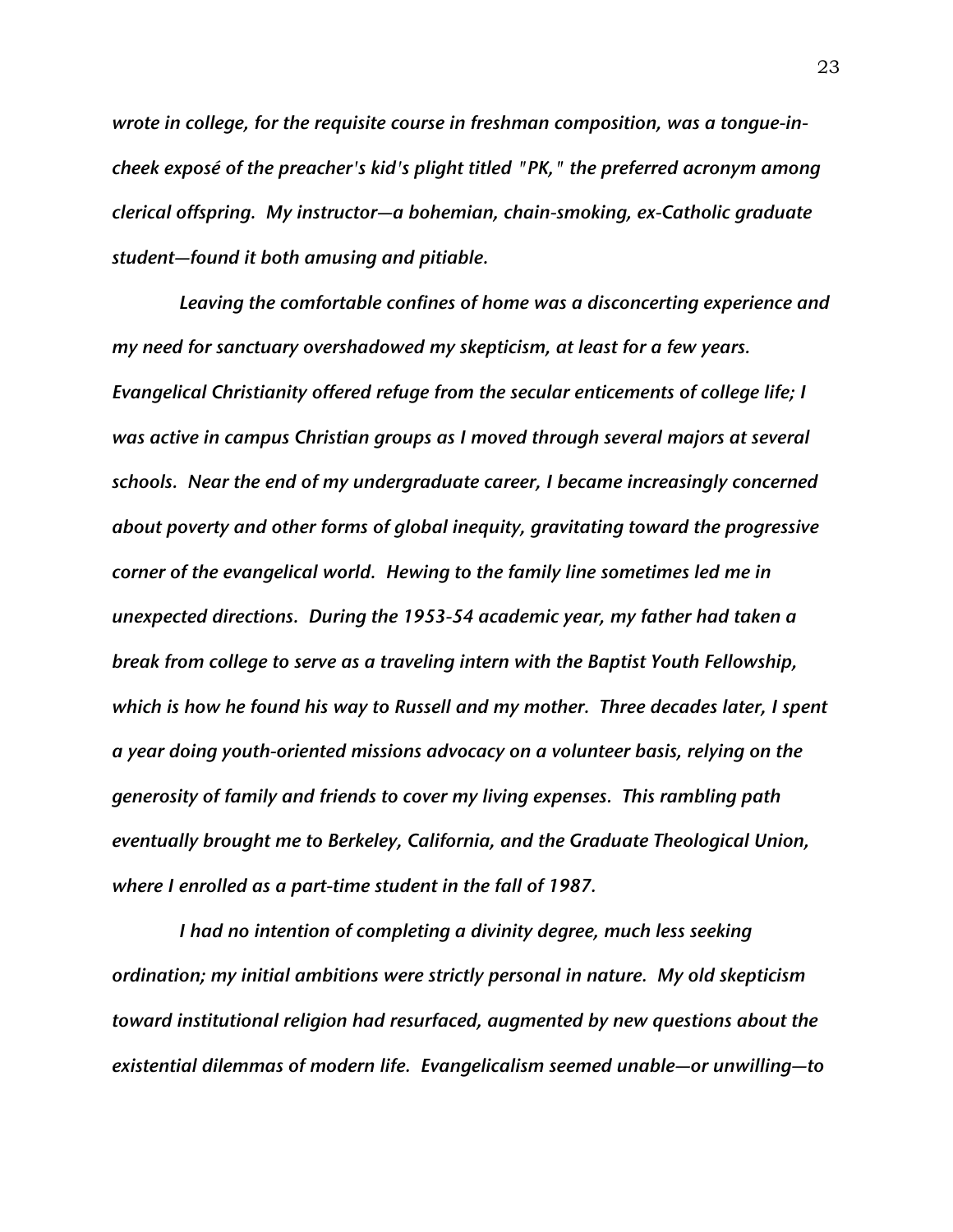*address my concerns, so I wanted to explore the other options available to someone who still believed in the pursuit of truth and justice and beauty. The Graduate Theological Union is a consortium of six Protestant and three Catholic seminaries along with several affiliated centers representing Orthodox, Jewish, Buddhist, and other faith traditions. During my first year on "Holy Hill," I took courses in theology, ethics, visual art, church history, and social activism with professors from the Baptist, Methodist, Episcopal, and Franciscan schools. By the end of the spring semester, I had a much better feel for the religious landscape and for my own journey across it. And I was enjoying the intellectual life, so I enrolled full-time and began working toward an academic degree.*

*I was particularly drawn to liberation theology, which integrated my interests in religious belief and social action. During my years in Berkeley, I was able to study with African American, Latino, South African, Taiwanese, and Japanese American theologians as well as other distinguished scholars of religion. I also made important connections with the local American Indian community, in both educational and metropolitan settings. The Native American Studies program at the University of California was one of the stronger such units in the country; I benefited from their collegiality in many ways, especially during the six semesters I served as a teaching assistant for courses on Indian history, literature, and contemporary issues. The San Francisco Bay Area also boasts one of the largest urban Indian populations in the United States, with a variety of intertribal organizations sponsoring community events throughout the year. In my spare time, I worked with the Bay Area Native American*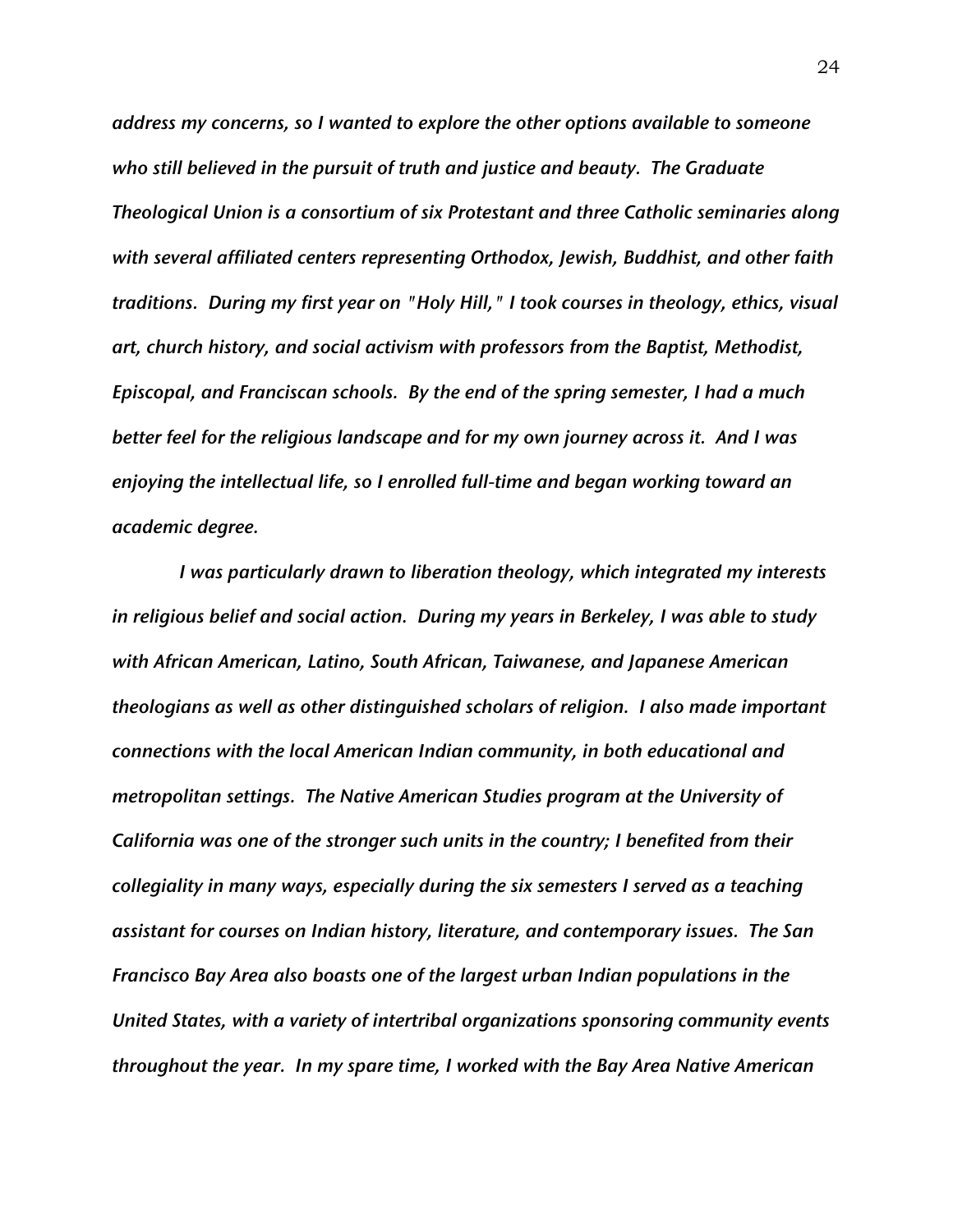*Ministry, an ecumenical agency based in Oakland, which provided an invaluable context for my intellectual pursuits and political commitments.*

*By the time I finished the master's program, it had become clear that a scholarly vocation focused on American Indian religious issues might be both fulfilling and fruitful. Most of the existing scholarship on Indian Christianity approached the topic burdened by the history of missions, spotlighting immigrant agency, or by theories of acculturation, dramatizing indigenous victimry. Reflecting on my personal background among Indians and among Christians and among Indian Christians, I envisioned an applied, constructive approach to understanding the relationship between indigenous and immigrant traditions in contemporary Indian communities. I hoped to address one of the most troublesome points of contention in Indian country and to engage wider debates over religious praxis in a diverse and conflicted world. In 1993 I completed a PhD in interdisciplinary religious studies, then continued my research while teaching American Indian studies in a series of faculty appointments at public universities in California, New Mexico, Oklahoma, and Illinois.*

*\* \* \**

*A reflexive calling has taken me back and forth across this bloody continent. From the rising to the setting of the sun, between winds blowing hot and cold, my journey has been a series of crossings physical as well as spiritual. Looking for pattern in this itinerant quest, some might say that I have visited the four directions of the sacred circle, invoking a common symbolic register; others, oriented to a different cosmic iconography, might say that my tour of the cardinal points has traced a*